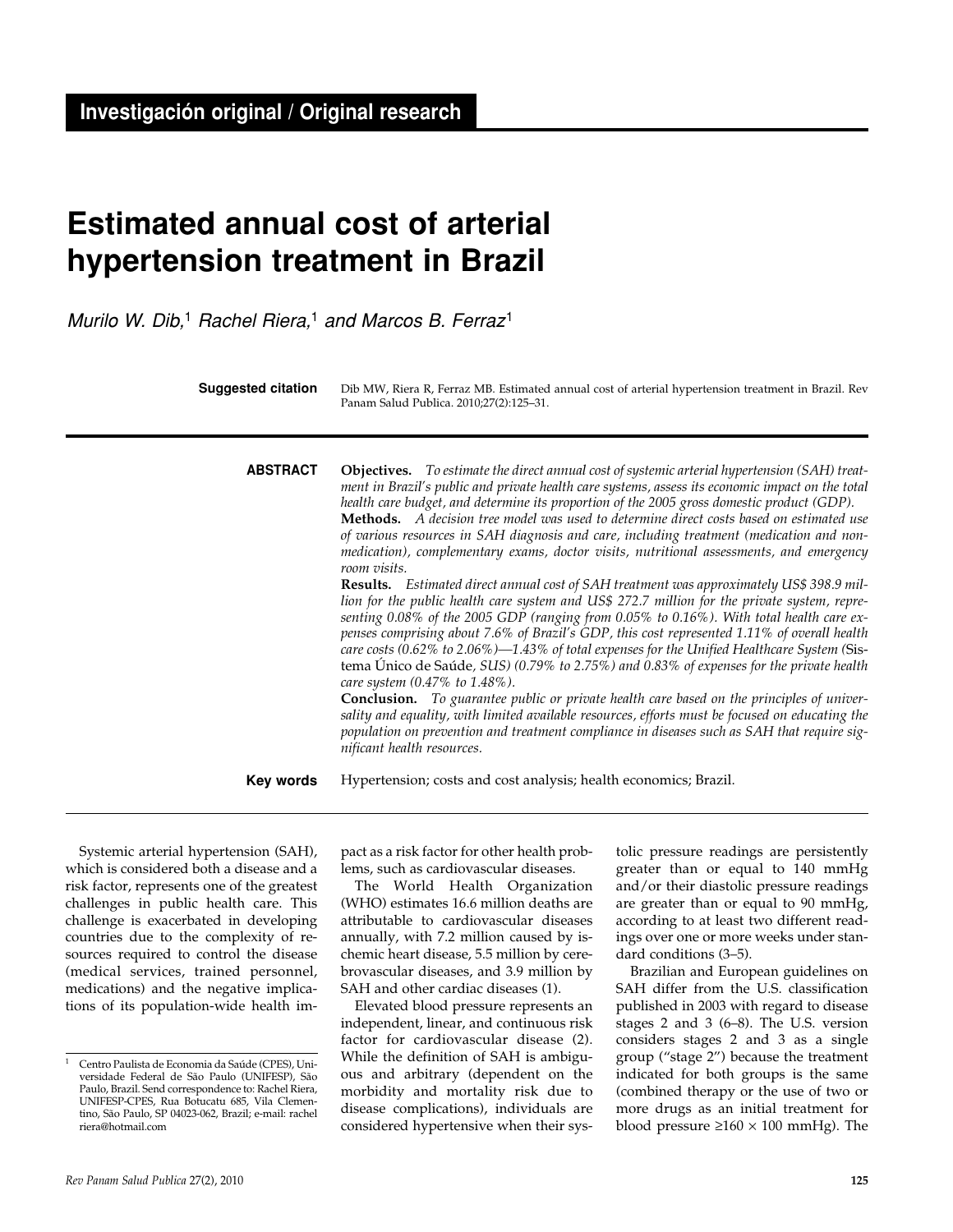definition of and indicated treatment for stage 1 (a single therapy) is the same for all three sets of guidelines (6–8).

Data from the U.S. Centers for Disease Control and Prevention (CDC) National Health and Nutrition Examination Survey (NHANES) for 1999–2002 show an SAH prevalence of 27.8% in men and 29% in women for the U.S. adult population (9). Studies estimate about one-third of the population in Latin America is affected by SAH and suggest a similar prevalence worldwide (about 30%) (10). Wolf-Maier found an average SAH prevalence of 44.2% in European countries and 27.6% in North America (11).

Studies on SAH prevalence in Brazil are greatly heterogeneous. They utilize different levels of blood pressure as diagnostic criteria, do not always include measurements from controlled hypertensive individuals and/or volunteer samples, and may not report technique standardization, complicating analysis of overall prevalence. In addition, the majority of prevalence studies focus on the southeastern region of the country (12). Based on this limited data, national SAH prevalence in Brazil is estimated at 18% to 29% in adults over 25 years of age (13).

WHO estimates that 50% of hypertensive individuals are unaware of their condition, only 50% of those who are aware of their disease are undergoing regular treatment, and only half of those undergoing treatment maintain normal blood pressure levels (14).

Data from the CDC NHANES indicate that while 63.4% of hypertensive individuals in the United States are aware of their condition, only 45.3% are undergoing treatment, and only 29.3% maintain their pressure under control (9). A European study (Health Survey for England, 1998) shows an awareness level of 52.2% in that region, with only 38% undergoing treatment, and just 10.7% maintaining their pressure under control (15).

The levels of awareness and control of SAH are greater in the United States than in other developed countries that offer greater access to health care, suggesting that access to the health care system is less important than standardization of behavior for control of the disease (16, 17).

SAH has high medical and social costs, primarily due to its many associated complications, which include cerebrovascular disease, coronary artery disease, cardiac insufficiency, chronic renal insufficiency, and peripheral vascular disease, the most frequent causes of mortality, morbidity, incapacity, and use of medical services worldwide. In Brazilian public health care, known as the Unified Healthcare System (*Sistema Único de Saúde*, SUS), cardiovascular diseases were responsible for 1 181 612 hospital admissions per year, at a cost of US\$ 546.6 million in 2005 (18). The available evidence on the economic impact of hypertension is mainly limited to studies in developed countries, with few studies available in Brazil.

Treatment of SAH and its associated complications among the 50 to 60 million Americans with the condition cost an estimated US\$ 37.2 billion in 2003 (19). Direct costs include hospital costs (US\$ 5.1 billion), nursing home costs (US\$ 3.6 billion), expenses for doctors and other health care professionals (US\$ 9.2 billion), home health care costs (US\$ 1.5 billion), and anti-hypertension medication costs (US\$ 17.8 billion). It should be noted that the amount of resources devoted to hypertension treatment is generally underestimated due to the frequent association of costs with comorbidities. The isolated cost of antihypertension drugs represents 47.8% of the estimated direct total expenses for health care in the United States in 2003, an increase of 14.8% over the previous year (19).

SAH also has high indirect costs, such as the loss of individual productivity; reductions in hypertensive individuals' perceived quality of life; and pharmacological treatment (20–22). In 2003, the estimated indirect costs due to loss of productivity caused by SAH morbidity and mortality in the United States was US\$ 7.0 billion and US\$ 6.1 billion respectively (19).

Estimates of the economic impact of SAH can be used to guide health policy decision-making, particularly when limited resources require extremely precise allocation. To date, this type of evidence has been limited in Brazil. This study aimed to fill this gap by carrying out the following three steps:

- 1. Estimating the annual direct cost of treating SAH in Brazil in the public and private health care systems;
- 2. Assessing the impact of this cost on the total health care budget (public and private);

3. Determining the value of this cost as a proportion of the country's gross domestic product (GDP) for 2005.

### **MATERIALS AND METHODS**

From January to December 2005, a quantitative, predictive model (decision tree) was used to calculate Brazil's annual direct costs for treating arterial hypertension, based on the assumptions described below. Resource use/cost estimates were derived from national statistics and professional consensus.

#### **Decision tree design**

The decision tree components included explicitly specified therapy options and consequences. The model was used to quantify probabilities and values for all potential outcomes.

Using the literature, the authors estimated SAH prevalence in Brazil, the percentage of recognized ("diagnosed") hypertensive individuals, the percentage of diagnosed hypertensive individuals undergoing treatment ("diagnosed, undergoing treatment"), and the number of those individuals who maintained their blood pressure within recommended levels ("diagnosed hypertensive individuals, undergoing treatment, controlled"). The following eight hypertension subgroups were then determined, based on epidemiological prevalence data and pursuant to a combination of U.S. and Brazilian classifications for arterial hypertension: controlled stage 1; controlled stage 2 and 3; non-controlled stage 1; non-controlled stage 2 and 3; untreated stage 1; untreated stage 2 and 3; undiagnosed stage 1; and undiagnosed stage 2 and 3.

The first part of the study entailed the use of a scenario-based decision tree (a model projecting various outputs under different sets of conditions) based on the most relevant and consistent epidemiological data. As per statistics from the Brazilian Institute of Geography and Statistics (*Instituto Brasileiro de Geografia e Estatística*, IBGE), prevalence of hypertension among adults for the year 2005 was estimated at 28.5% (22)—or 33.6 million of the 118 million people over age 18 in Brazil, according to national indicators. Based on the WHO research indicating that only about 50% of hypertensive individuals worldwide are diagnosed with the condition (14), the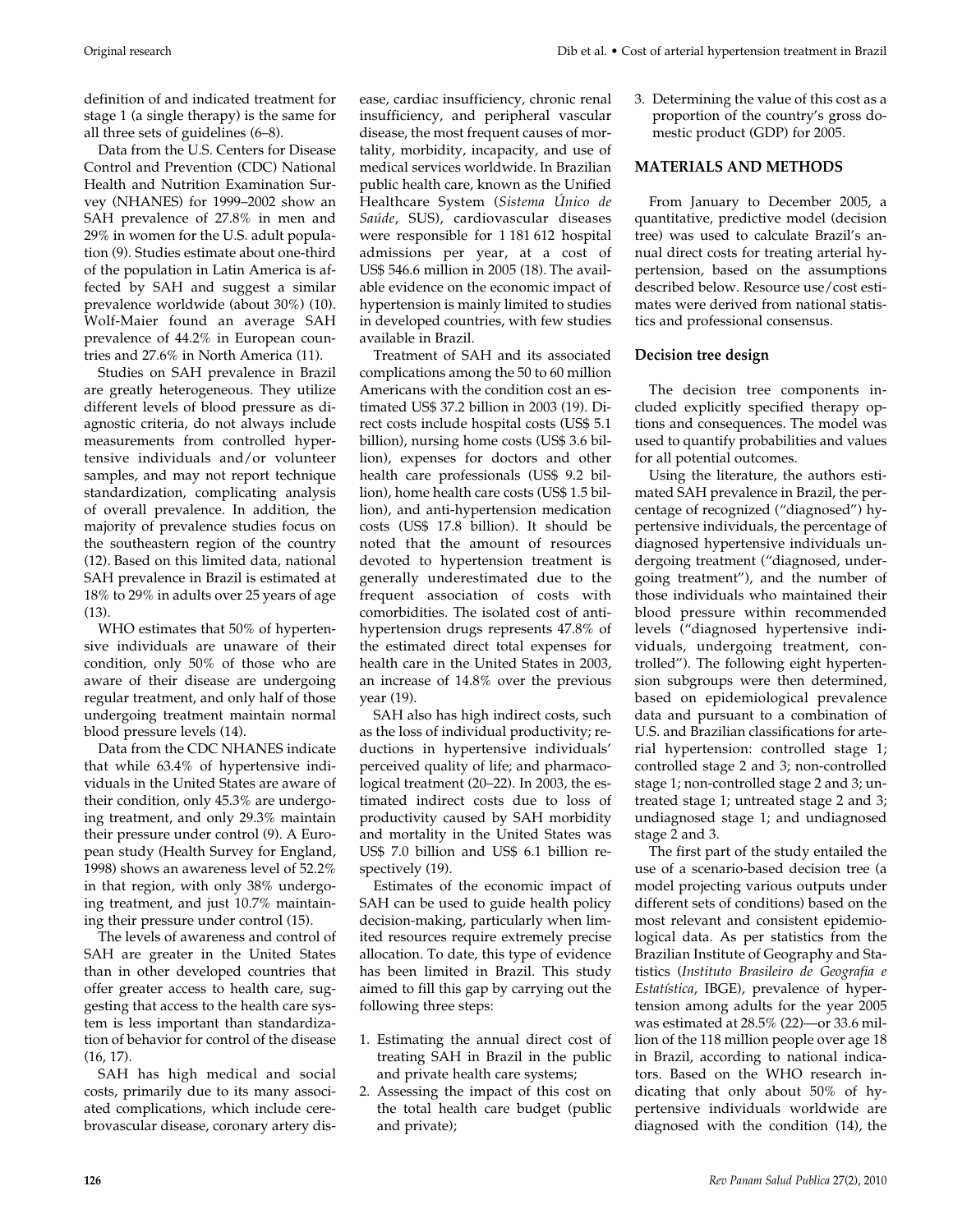study estimated the number of diagnosed hypertensives in Brazil at about 16.8 million. Based on national data indicating that only about 52% of diagnosed hypertensive individuals undergo treatment, and only about 6.5% of those receiving treatment keep their blood pressure under control ( $Pa < 140 \times 90$  mmHg) (i.e., despite undergoing treatment, about 93.5% have not reached the recommended levels) (23), the population of Brazilian hypertensives receiving treatment and maintaining controlled blood pressure was estimated at about 8.7 million and about 0.6 million respectively. Each of these three disease groups ("diagnosed," "treated," and "controlled") was then divided into two subgroups: stage 1, and stages 2 and 3 (reflecting both U.S. and Brazilian hypertension guidelines) (6, 7). Based on one Brazilian study, the distribution of hypertension prevalence across stages 1, 2, and 3 was estimated at 53.3%, 35.7%, and 11%, respectively (24).

To determine the population of the various disease subgroups, using the epidemiological data from the decision tree model, initial sensitivity analyses were conducted for three different scenarios for diagnosis and treatment: baseline (i.e., national statistics), best-case ("scenario favoring diagnosis and treatment"), and worst-case ('scenario not favoring diagnosis and treatment") (Table 1). The best-case scenario used the same SAH prevalence values as the baseline scenario but an increased proportion of diagnosed individuals (63%), hypertensive individuals undergoing treatment (74%), and controlled hypertensive individuals (29%). These data were derived from the results of the abovementioned U.S. epidemiology survey (NHANES) (9), based on the assumption that the United States has the best indices for recognizing the disease and determining the proportion of controlled individuals. The worst-case scenario also used the same SAH prevalence as the base scenario but assumed a lower percentage of diagnosed hypertensive individuals (40%), of which only 35% were assumed to undergo treatment and just 4% kept their blood pressure under control.

#### **Use of resources**

Estimated resource use was based on the indications of the *IV Brazilian Guidelines on Hypertension* (7) regarding treat-

| TABLE 1. Estimated population <sup>a</sup> of arterial hypertension subgroups in Brazil under three different |  |
|---------------------------------------------------------------------------------------------------------------|--|
| scenarios for diagnosis and treatment, São Paulo, January to December 2005                                    |  |

| Disease subgroupb<br>$(n = 33.6 \text{ million})$ | <b>Baseline</b><br>scenario <sup>c</sup><br>(No. of<br>hypertensives) | Best-case<br>scenario <sup>d</sup><br>(No. of<br>hypertensives) | Worst-case<br>scenario <sup>e</sup><br>(No. of<br>hypertensives) |
|---------------------------------------------------|-----------------------------------------------------------------------|-----------------------------------------------------------------|------------------------------------------------------------------|
| Controlled, stage 1                               | 306 778                                                               | 2 493 146                                                       | 101 654                                                          |
| Controlled, stage 2 and 3                         | 261 330                                                               | 2 123 791                                                       | 86 594                                                           |
| Non-controlled, stage 1                           | 4412888                                                               | 6 103 908                                                       | 2 439 705                                                        |
| Non-controlled, stage 2 and 3                     | 3759127                                                               | 5 199 626                                                       | 2 078 267                                                        |
| Untreated, stage 1                                | 4 356 615                                                             | 3 020 587                                                       | 4 719 667                                                        |
| Untreated, stage 2 and 3                          | 3711191                                                               | 2 573 092                                                       | 4 020 457                                                        |
| Undiagnosed, stage 1                              | 9 076 282                                                             | 6 534 923                                                       | 10 891 538                                                       |
| Undiagnosed, stage 2 and 3                        | 7 731 648                                                             | 5 566 786                                                       | 9 277 977                                                        |

<sup>a</sup> Author calculations based on 2005 national population and prevalence data (22) and estimated prevalence of 53.3%, 35.7%, and 11% for stages 1, 2, and 3 respectively (24).

b As per Brazilian and U.S. disease classifications (7).

<sup>c</sup> Assumes 50% diagnosis rate, based on global data (14) and 52% and 6.5% treatment and control rate, respectively, based

on national data (23).<br><sup>d</sup> "Scenario favoring diagnosis and treatment"; based on hypothetical diagnosis, treatment, and control rates of 63%, 74%, and 29%, respectively, as recorded in U.S. survey data (9).

<sup>e</sup> "Scenario not favoring diagnosis and treatment"; based on hypothetical diagnosis, treatment, and control rates of 40%, 35%, and 4%, respectively.

ment (medication and non-medication) and complementary exams. The estimated number of doctor visits, nutritional assessments, and emergency room visits resulting from hypertension crises (hypertensive urgencies and emergencies, which were assigned a prevalence of 76% and 24%, respectively) was based on the opinions of experts (cardiologists and nephrologists from the Federal University of São Paulo specializing in SAH), which were collected through a questionnaire.

The following level of resource use was assumed with respect to doctor visits: two visits/year for controlled hypertensive groups, three visits/year for stage 1 non-controlled hypertensive groups, and four visits/year for stage 2 and 3 non-controlled hypertensive groups. It was also assumed that all subgroups of hypertensive individuals undergoing treatment had only one nutritional assessment per year.

The costs of doctor visits, nutritional assessments, and complementary exams were based on the SUS List of Procedures (25) for the public health care system and on the Brazilian Hierarchical Classification of Medical Procedures (*Classificação Brasileira Hierarquizada de Procedimentos Médicos*, CBHPM) published by the Brazilian Medical Association (*Associação Medica Brasileira*, AMB) for the private health care system (26). The cost of medications was based on consumer prices from the 2005 edition of the *Brasíndice Pharmaceutical Guide* (27); a 30% (empirical) discount was applied to drugs purchased by the public health

system to account for its capacity for volume purchases.

In calculating resource use/costs for SAH-related laboratory tests, this study only included the basic tests recommended by the *IV Brazilian Guidelines on Hypertension*: resting electrocardiogram (ECG); serum potassium and creatinine levels; fasting glycemia; total cholesterol; HDL-cholesterol; triglycerides; and type I urine tests. It was assumed that all hypertensives undergoing treatment would be subject to these tests once each year. In the case of hypertension crises, the following complementary tests were assumed to have taken place: resting ECG; two chest X-rays (posteroanterior and profile); type I urine; blood biochemistry (glycemia, sodium, potassium, hemoglobin, and hematocrit); eye fundoscopy or retina maps; and brain computed tomography (CT) scans.

For stage 1 hypertensive patients, the use of monotherapy was assumed, in the following proportions: diuretics, 50%; beta blockers, 20%; angiotensin-converting enzyme inhibitors (ACEIs), 10%; calcium antagonist, 10%; and angiotensin II receptor antagonists, 10%. For stage 2 and 3 hypertensive patients, combined therapy (the use of two drugs) was assumed in the following proportions: beta blocker + diuretic, 50%; ACEI + diuretic, 10%; angiotensin II receptor antagonists + diuretic, 10%; calcium antagonist + ACEI, 10%; calcium antagonist + beta blocker, 10%; and beta blocker + ACEI, 10%.

Compliance levels of 80% and 40% respectively were assumed for patients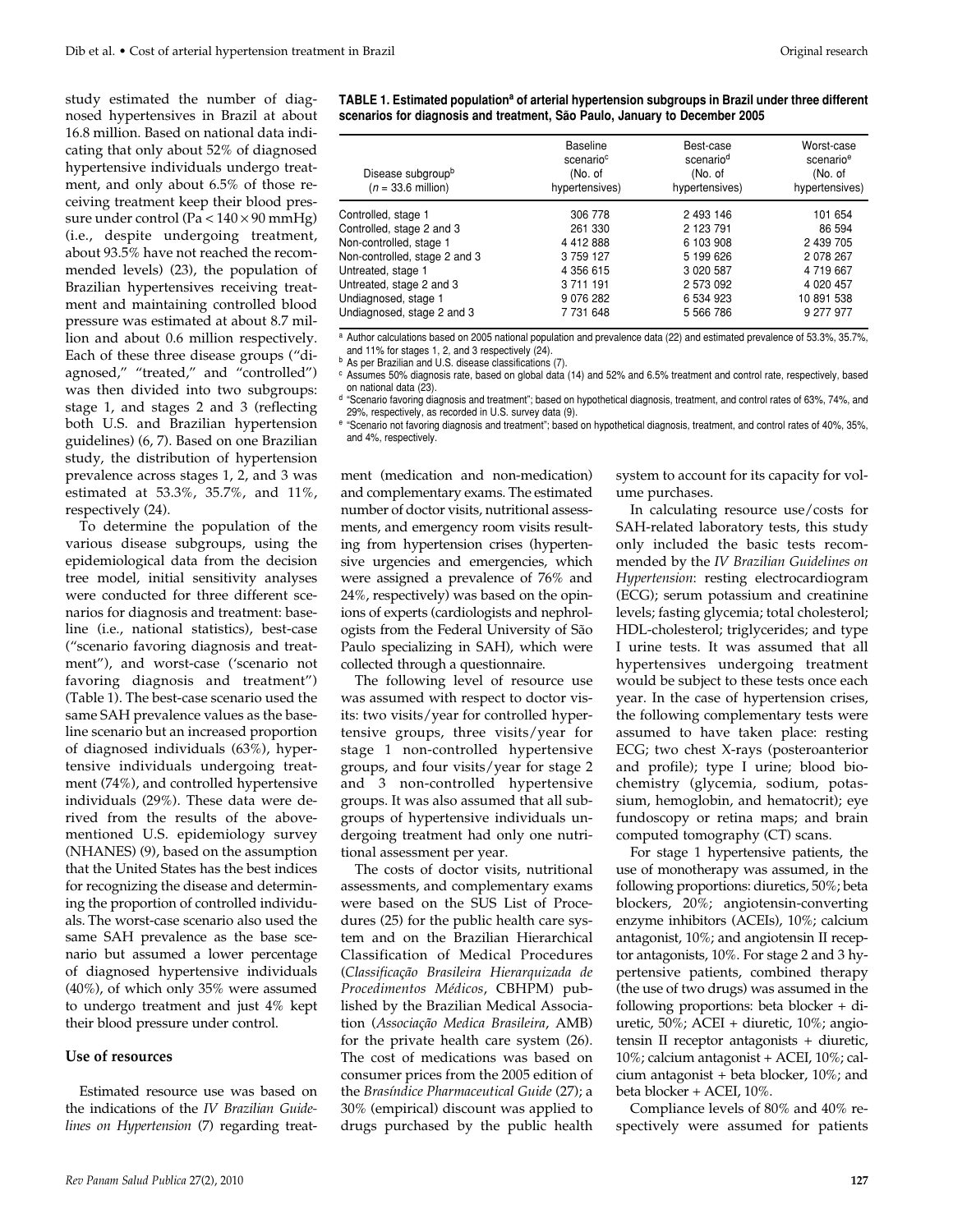whose blood pressure was kept under control and patients whose blood pressure was not kept under control.

It was also assumed that only 1–2% of all hypertensives would have a hypertension crisis requiring a visit to the emergency room and possible hospitalization ("hypertension emergency"), as per prior research (28), and that this type of complication would not occur among patients with controlled blood pressure or undiagnosed individuals in stage 1. For all other groups, the following incidence was assumed: stage 1 (noncontrolled), 1%; stage 2 and 3 (noncontrolled), 2%; untreated stage 1, 0.5%; untreated stage 2 and 3, 1%; undiagnosed stage 2 and 3, 0.25%.

Based on a study by the Brazilian Ministry of Health National Agency for Supplemental Health Insurance (*Agência Nacional de Saúde Suplementar*, ANS) indicating 19.4% of the Brazilian population has access to some form of a private health care plan (29), it was assumed that 80% of the population would use the public health care system (SUS) and 20% would use the private system. It should be noted that the ANS estimate did not consider indirect costs or the cost of comorbidities.

#### **Follow-up sensitivity analysis**

Toward the end of the study, another sensitivity analysis was carried out. Based on the results of this second analysis, some of the estimates in which there was a certain degree of uncertainty were adjusted to reflect more accurately the potential impact of the three different scenarios for diagnosis, and treatment (baseline, best-case, and worst-case) on the total cost of treatment.

### **Macroeconomic analysis**

In this step, the cost of treating SAH was estimated as a proportion of total 2005 GDP (about US\$ 797.4 billion) (22) and as a proportion of the 7.6% of the GDP the World Bank estimates was spent by Brazil's public and private health care systems (3.5% and 4.1% respectively) during that year (30).

### **Exchange rate**

To allow for comparison of the current study results to those from international studies, the estimated costs were converted into U.S. dollars, using a nominal exchange rate of 2.43 Brazilian reais (R\$) per dollar (the year-long average in 2005) (30).

## **RESULTS**

According to the decision tree model used in the current study, the baseline diagnosis and treatment scenario cost about US\$ 398.9 million for the public (SUS) health care system and about US\$ 272.7 million for the private health care system (Table 2). This translates to 1.43% of total SUS expenses (varying from 0.79% to 2.75%) and 0.83% of all private health care system expenses (0.47% to 1.48%). In the public system, the largest cost component was drugs, which accounted for 52.3% of the total, followed by doctor visits (20.6%). In the private system, doctor visits were the largest cost component (42.0%), followed by drugs (27.3%). In the public system, the highest annual per capita cost was associated with treating controlled stage 2 and 3 patients (US\$ 99.05), followed by non-controlled stage 2 and 3 patients (US\$ 71.44). The reverse was true in the private system, where non-controlled stage 2 and 3 hypertensive patients cost US\$ 191.06 annually per capita, and controlled stage 2 and 3 patients cost US\$ 185.59.

The best-case scenario (with higher levels of diagnosis and treatment) would cost about US\$ 766.6 million for the public system and about US\$ 483.6 million for the private system, with drugs and doctor visits representing the major cost components (60% in the public system and 38% in the private system respectively).

The worst-case scenario (with lower levels of diagnosis and treatment) would cost about US\$ 220.4 million for the public system and about US\$ 152.5 million for the private system. Drugs and doctor visits were also the main cost components in this scenario but at slightly different proportions (52.3% in the public system and 42% in the private system respectively).

Based on the results listed above, estimates of the direct annual cost of treating arterial hypertension in Brazil varied between about US\$ 372.9 million (worst-case scenario) and about US\$ 1.3 billion (bestcase scenario). The base scenario cost was about US\$ 671.6 million, or about 0.08% of the 2005 GDP (varying from 0.05% to 0.16%) and about 1.11% (0.62% to 2.06%) of all health care spending.

Broken down by arterial hypertension subgroup, the estimated direct annual cost to the public health care system was US\$ 50.82 for stage 1 controlled hypertensive individuals; US\$ 99.05 for stage 2 and 3 controlled hypertensive individuals; US\$ 39.05 for non-controlled stage 1 hypertensive individuals; US\$ 71.44 for noncontrolled stage 2 and 3 hypertensive in-

| TABLE 2. Estimated baseline-scenario <sup>a</sup> resource costs (in U.S. dollars and as proportion of total cost) for arterial hypertension treatment in Brazil's |  |  |
|--------------------------------------------------------------------------------------------------------------------------------------------------------------------|--|--|
| public and private health care systems, São Paulo, January to December 2005                                                                                        |  |  |

| Resourceb                         | Cost to<br>public health<br>care system<br>(US\$c) | $%$ of<br>total<br>cost <sup>d</sup> | Cost to<br>private health<br>care system<br>(US\$c) | $%$ of<br>total<br>cost <sup>d</sup> | Total<br>cost<br>(US\$c) |
|-----------------------------------|----------------------------------------------------|--------------------------------------|-----------------------------------------------------|--------------------------------------|--------------------------|
| Doctor visits                     | 82 448 525.29                                      | 20.6                                 | 114 663 512.00                                      | 42.0                                 | 197 112 037.29           |
| Nutritional assessments           | 8 689 768.68                                       | 2.1                                  | 12 085 108.76                                       | 4.4                                  | 20 774 877.45            |
| Laboratory tests                  | 65 978 939.06                                      | 16.5                                 | 46 729 087.23                                       | 17.1                                 | 112 708 026.30           |
| Drugs                             | 208 952 400.02                                     | 52.3                                 | 74 625 857.14                                       | 27.3                                 | 283 578 257.16           |
| Management of hypertension crises | 32 791 040.52                                      | 8.2                                  | 24 590 653.09                                       | 9.0                                  | 57 381 693.61            |
| Total                             | 398 860 673.59                                     |                                      | 272 694 218.25                                      |                                      | 671 554 891.84           |

a Assumes 50% diagnosis rate based on global data (14), and 52% and 6.5% treatment and control rates, respectively, based on national data (23).

<sup>b</sup> Resource use based on *IV Brazilian Guidelines on Hypertension* (7) and questionnaire responses from cardiologists and nephrologists from the Federal University of São Paulo (all other resources).<br><sup>c</sup> Based on a nomina

<sup>d</sup> Sums do not equal 100% due to rounding.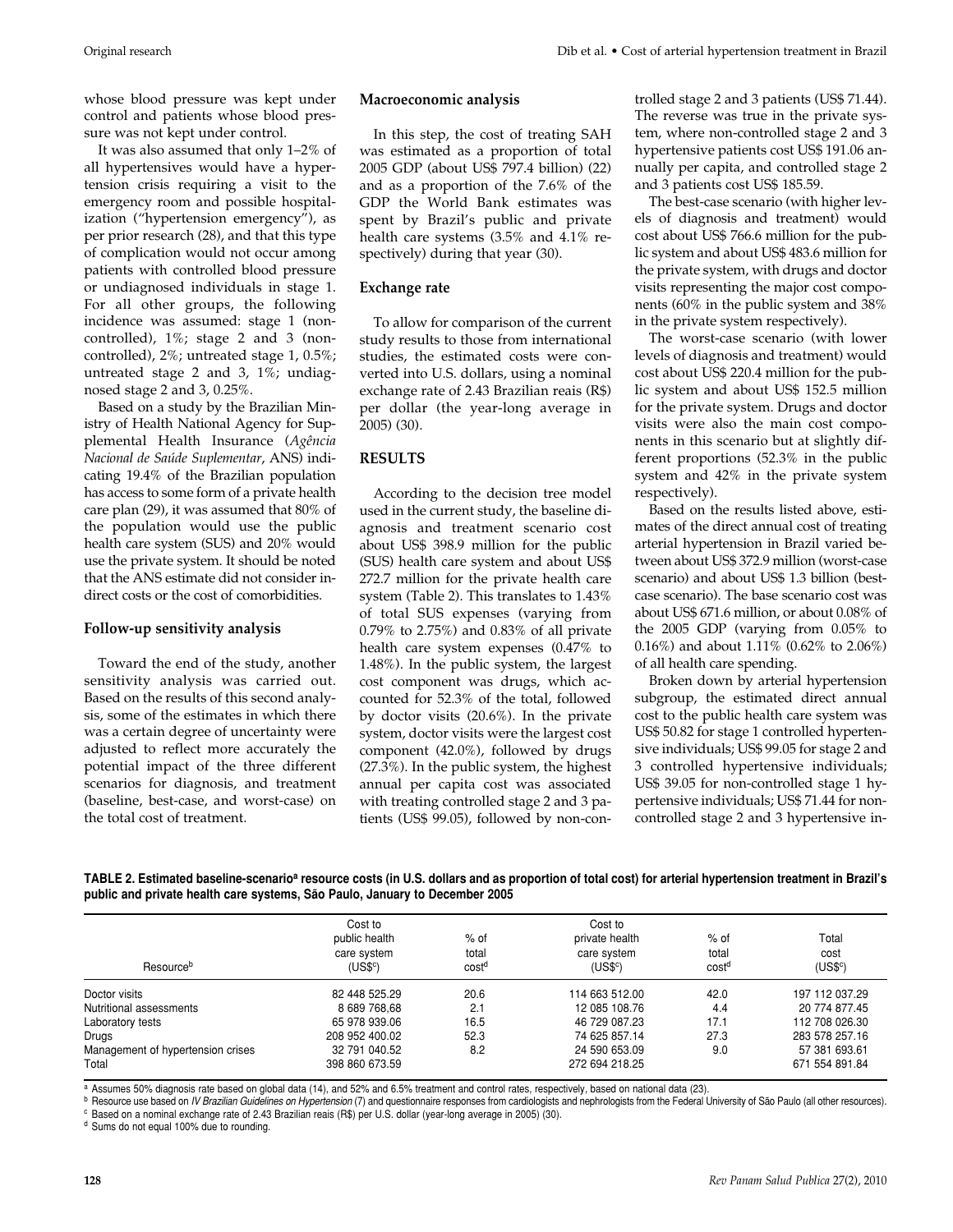dividuals; US\$ 1.02 for untreated stage 1 hypertensive individuals; US\$ 2.05 for untreated stage 2 and 3 hypertensive individuals; and US\$ 0.53 for undiagnosed stage 2 and 3 hypertensive individuals. Based on its estimated 20% share of health care provision in Brazil, the private health care system would incur the following costs: US\$ 116.46 for stage 1 controlled hypertensive individuals; US\$ 185.59 for stage 2 and 3 controlled hypertensive individuals; US\$ 115.96 for non-controlled stage 1 hypertensive individuals; US\$ 191.19 for non-controlled stage 2 and 3 hypertensive individuals; US\$ 3.12 for untreated stage 1 hypertensive individuals; US\$ 6.21 for untreated stage 2 and 3 hypertensive individuals; and US\$ 1.56 for undiagnosed stage 2 and 3 hypertensive individuals.

## **DISCUSSION**

Estimating the cost of SAH is complicated by the fact that the condition is only one of many risk factors involved in the etiology of several other diseases.

Nonetheless, hypertension should be considered a major concern given its effect on a broad range of health and economic issues that are important to individuals as well as society. For example, it is one of the most expensive diseases to treat; the cost of treating a hypertensive individual is 80% higher than the cost of treating normotensive patients (31). In addition, in a large number of cases it is not properly treated, especially in Brazil. This contributes to various complications (e.g., lesions in target organs) that are the main cause of the higher costs associated with the disease over the long term. Therefore, as shown in an Italian study, improving the treatment of arterial hypertension would reduce the incidence of other health conditions and contribute to lowering the overall cost of health care services (32).

In the same study, known as the Pandora Project, the most significant direct cost component in treating SAH was anti-hypertension drugs (42.7% of the total cost), followed by hospitalization (28.4%, including hospitalization for SAH, acute myocardial infarction, coronary artery disease, heart failure and vascular diseases of the brain); visits to general practitioners (15.1%); and laboratory tests (10.6%) (32).

A Brazilian study supported the Italian data, identifying drugs as the costliest component in SAH treatment (33% of the direct and indirect cost), followed by health plans (23%), and doctor visits (22%). Per-capita annual anti-hypertension drug expenditures were US\$ 161.62 (33).

Another Brazilian publication revealed monthly medication costs of US\$ 87.10 for treatment alone, US\$ 159.00 for treatment with two drugs (combined treatment), and US\$ 294.00 for combined treatment of three or more drugs, with cost-effectiveness in favor of diuretics for blockers and ACEIs (34). An estimated average monthly cost of treatment was US\$ 32.00 in the group of controlled hypertensive patients and US\$ 39.50 in the non-controlled group. This same study demonstrated that 46.6% of hypertensive individuals underwent monotherapy whereas 53.4% received combination therapy.

In 2003, the American Heart Association estimated that the cost of treating SAH and its complications in the United States was around US\$ 37.2 billion (21). Direct costs included hospitalization (US\$ 5.1 billion), nursing home care (US\$ 3.6 billion), physicians and other health care professionals (US\$ 9.2 billion), home health care (US\$ 1.5 billion), and anti-hypertension drugs (US\$ 17.8 billion). The isolated cost of antihypertension drugs represented 47.8% of the direct spending on SAH reported in the 2003 U.S. estimate.

According to the study model, the annual estimated cost to society of treating SAH was about US\$ 671.6 million in the baseline scenario and varied between a low of about US\$ 372.9 million in the scenario with lower levels of diagnosis and treatment and a high of about US\$ 1.3 billion in the scenario favoring diagnosis and treatment. In the public health care system (baseline scenario), drugs represented the largest share or 52% (about US\$ 209 million) of the total, followed by doctor visits (21%), complementary laboratory tests (17%), emergency room visits (8%), and nutritional assessments (2%). In the private system, doctor visits were the largest cost component, representing 42% of the total (about US\$ 114.7 million), followed by drugs (27%), complementary laboratory tests (17%), emergency room visits (9%), and nutritional assessment (4%).

As expected, sensitivity analysis showed that changing drug spending would have the highest impact on the overall cost of treatment. The analysis also showed the scenario with the higher

level of diagnosis and treatment—the objective of any health care program would have the highest cost. However, this cost would be mitigated over time as more hypertensive patients reached standard levels of disease control and thus realized a drop in their hospital costs as the number of complications declined.

Applying Hodgson's estimate of the breakdown of the total cost attributable to arterial hypertension (35), in which 21% of the cost is due to SAH per se, 27% to cardiovascular complications, and the remaining 52% is associated with other diseases, about US\$ 671.6 million would be required to treat SAH per se (base scenario), about US\$ 863.4 million would be allocated to cardiovascular complications, and about US\$ 1.7 billion would be spent on comorbidities, for a total of about US\$ 3.2 billion, or about 0.4% of Brazil's GDP and about 5.3% of its total health care spending.

While international guidelines for treating SAH do not necessarily call for the use of thiazide diuretics, they do suggest them as the drug of choice for initial therapy or in association with other drugs for hypertensive patients who do not present complications. This recommendation is reinforced by a recent meta-analysis of 42 random studies (36). According to the literature reviewed for the current study, thiazide diuretics are selected most frequently to represent the diuretic drug category in cost estimations because they have the best cost-benefit ratio.

#### **Limitations**

This study made several assumptions about resource use in the construction of the decision tree model that may be considered limitations. For example, based on the prevalence of overweight and obesity in the Brazilian population, nutritional assessments were assumed to occur once per year for all patient groups, and doctor visits were assumed to occur twice per year for controlled hypertensive groups, three times per year for stage 1 noncontrolled hypertensive groups, and four times per year for stage 2 and 3 noncontrolled hypertensive groups.

Another questionable assumption was that the use of monotherapy would be advocated for patient groups with stage 1 hypertension and the use of combination therapy (with only two drugs) would be advocated for the other groups, even though these decisions are usually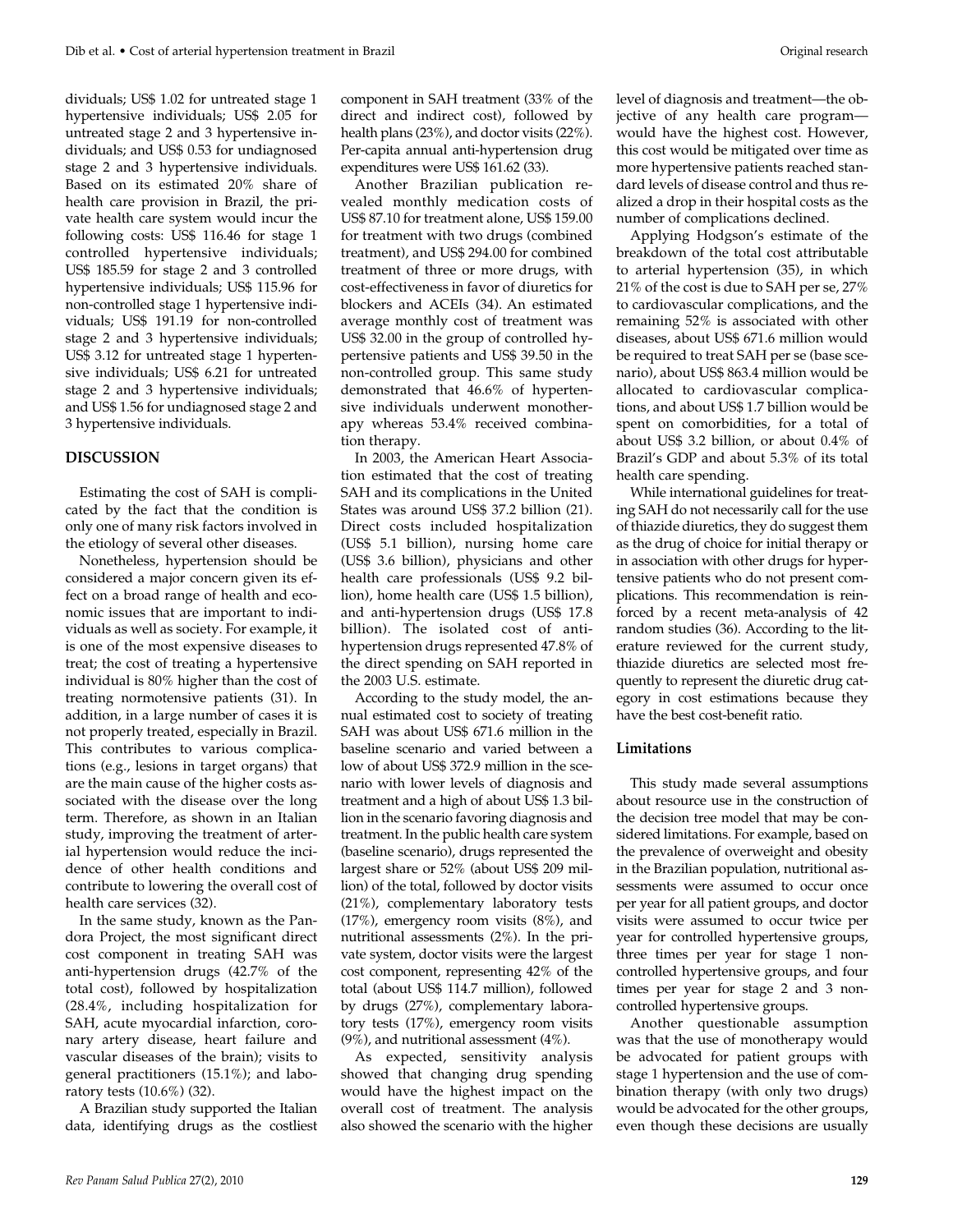not linear (i.e., they are often based on a variety of criteria). The study's assumption that adherence to treatment was 80% for controlled hypertensives and 40% for non-controlled hypertensives may also be considered a limitation.

In addition, medication treatment costs were based on estimated percentages of use calculated for each class of drugs according to cost-benefit ratios (as in the studies mentioned above that assumed the frequent use of thiazide diuretics due to their favorable cost-benefit ratio). While the drug use implied by these assumptions follows literature recommendations, it differs from clinical practice, where the most widely prescribed drugs are ACEIs and calcium antagonists (37), which are more expensive than thiazide diuretics. Therefore, the study's assumptions about medication treatment may have resulted in an underestimation of drug costs.

The study also had limitations with regard to estimated resource costs. For example, the cost of resources used for treatment in the private sector differs from those in most public health care plans, despite the careful work of the AMB in formulating the prices used in the CBHPM estimates. Therefore, the study's assumption that public and private treatment resource costs were the same could have skewed the results. In addition, the authors were unable to verify that the amounts the SUS pays for SAH-related procedures—the values used in the current study—reflected their true cost. It should be noted, however, that the effect of any faulty assumptions about resource costs on the overall direct cost estimate would not have been significant with regard to estimated hospitalization costs (which were primarily related to hypertensive emergencies, estimated to occur among only 1–2% of all hypertensives) and overall expenditures for complications (which would have been minimal over the 12-month study period).

On the other hand, the study duration could have had a limiting effect on the cost estimates for complications, as short study periods can result in underestimations of resource use for this variable. There is a lack of data for SAH-related complications at the country level, but it is generally assumed that the frequency of hypertension crises is associated with the stage and control of disease: the more controlled the patient, the less likely he or she is to develop a hypertensive urgency or emergency. It should be noted that in estimating these costs the authors assumed SAH caused complications that resulted in significant hospital costs but they did not attribute all cardiovascular events to the condition, which is merely one of many risk factors for cardiovascular disease.

#### **Recommendations**

To guarantee the provision of public and private health care based on the principles of universality and equality, within a context of limited available re-

**REFERENCES**

sources, efforts must be aimed at educating the population to increase prevention and treatment compliance for diseases such as SAH.

Hypertension is a highly prevalent disease that often goes undetected and is associated with other comorbidities and risk factors that create high costs and overhead. These costs must be taken into account in designing and developing health policies to ensure more effective treatment and thus reduce the number and severity of potential complications.

Efforts to increase awareness, treatment compliance, and control of arterial hypertension could reduce disease prevalence, the need for medical care, and the costs associated with the disease and its complications (36).

#### **Conclusion**

The estimated direct annual cost to the public and private health care systems in Brazil for SAH treatment is about US\$ 671.6 million, based on data for 2005, representing 0.08% of the GDP for that year. Based on World Bank data indicating total expenses for Brazilian health care account for approximately 7.6% of the GDP, these treatment costs represents 1.11% of overall health care. Based on national statistics indicating an 80–20 distribution of health care costs between the public and private systems, respectively, this translates to 1.43% of total SUS expenses and 0.83% of all private health care system expenses.

- 1. World Health Organization. Global Strategy on Diet, Physical Activity and Health. Resolution of the Fifty-Seventh World Health Assembly (WHA 57.17) [Internet]. Geneva: WHO; 2004 [cited 2009 Apr 30]. Available from: http://www.who.int/dietphysicalactivity/ publications/facts/ cvd/en/print.html.
- 2. Lewington S, Clarke R, Qizilbash N, Peto R, Collins R; Prospective Studies Collaboration. Age-specific relevance of usual blood pressure to vascular mortality: a meta-analysis of individual data for one million adults in 61 prospective studies. Lancet. 2002;360(9349):1903–13.
- 3. III Consenso Brasileiro de Hipertensão Arterial. Rev Bras Clin Terap. 1998;24(6):231–72.
- 4. The sixth report of the Joint National Committee on Prevention, Detection, Evaluation, and Treatment of High Blood Pressure (JOINT VI). Arch Intern Med. 1997;157(21):2413–46.
- 5. 1999 World Health Organization–International Society of Hypertension guidelines for the

management of hypertension. Guidelines Sub-

- committee. J Hypertens. 1999;17(2):151–83. 6. Chobanian AV, Bakris GL, Black HR, Cushman WC, Green LA, Izzo JL Jr, et al. Seventh report of the Joint National Committee on Prevention, Detection, Evaluation, and Treatment of High Blood Pressure. Hypertension. 2003;42(6):1206–52.
- 7. Mion D Jr, Machado CA, Gomes MAM, Nobre F, Kohlmann O Jr, Amodeo C, et al. IV diretrizes brasileiras de hipertensão arterial. Arq Bras Cardiol [Internet]. 2004 Mar [cited 2009 May 23];82(supl 4):7–22. Available from: http:// www.scielo.br/pdf/abc/v82s4/04.pdf.
- 8. Cifkova R, Erdine S, Fagard R, Farsang C, Heagerty AM, Kiowski W, et al. Practice guidelines for primary care physicians: 2003 ESH/ESC hypertension guidelines. J Hypertens. 2003;21(10):1779–86.
- 9. Centers for Disease Control and Prevention (US). Racial/ethnic disparities in prevalence,

treatment, and control of hypertension— United States, 1999–2002. MMWR Morb Mortal Wkly Rep [Internet]. 2005 Jan [cited 2010 Jan 14];54(1): [about 5 p.]. Available from: http:// www.cdc.gov/mmwr/preview/mmwrhtml/ mm5401a3.htm.

- 10. Kearney PM, Whelton M, Reynolds K, Whelton PK, He J. Worldwide prevalence of hypertension: a systematic review. J Hypertens. 2004;22(1):11–9.
- 11. Wolf-Maier K, Cooper RS, Banegas JR, Giampaoli S, Hense HW, Joffres M, et al. Hypertension prevalence and blood pressure levels in 6 European countries, Canada, and the United States. JAMA. 2003;289(18):2363–9.
- 12. Olmos RD, Lotufo PA. Epidemiologia da hipertensão arterial no Brasil e no mundo. Rev Bras Hipertens. 2002;9(1):21–3.
- 13. Ministério da Saúde; Instituto Nacional de Câncer (BR). Inquérito domiciliar sobre comportamentos de risco e morbidade referida de